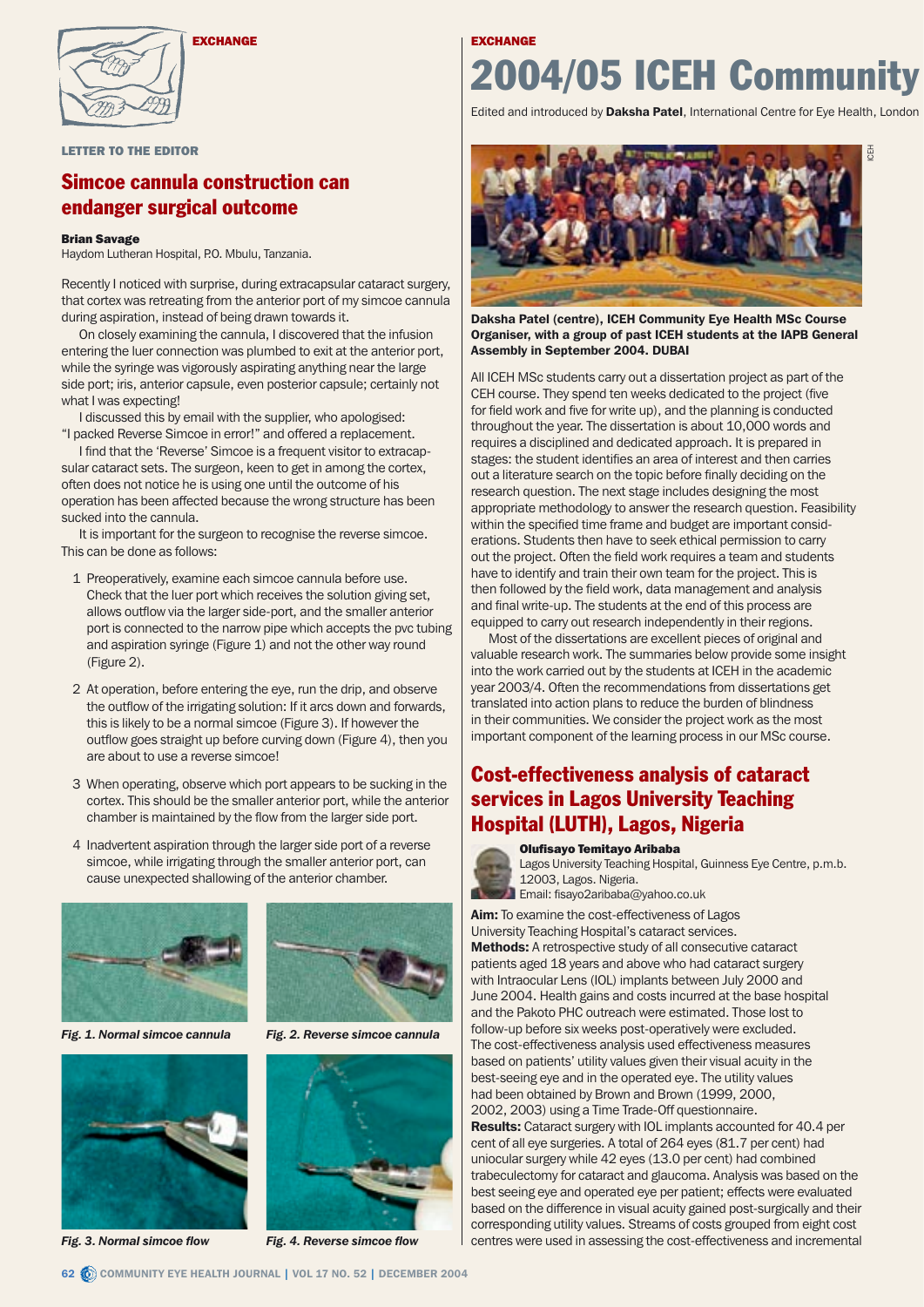# **Eye Health MSc Dissertation Summaries**

School of Hygiene and Tropical Medicine.

cost-effectiveness ratio (ICER) for each of the four scenarios. For each scenario, the presence of complications is incorporated.To do so, the final ICER are constructed using 'expected' costs and 'expected' effectiveness given the incidence of complications.

Conclusions: With a cost effective ratio range of 1,928-2,875 \$/quality adjusted life years gained, cataract services in LUTH fall within the cost-effective range comparable to developed countries. Making hospital-based care affordable, accessible, acceptable and effective must be a priority with complementary outreach programmes.

### Evaluation of vitamin A deficiency programme in Lagos State



Olufunmilayo Bankole PO Box 36088, Agodi, Ibadan, Nigeria. Email: dishola@oauife.edu.ng

Aim and methods: An evaluation of the vitamin A deficiency prevention programme in two local government areas of Lagos State was conducted within the period 7/7/2004 and 23/7/2004. The aim was to determine the prevalence of xerophthalmia in children aged 24 to 71 months and assess the equity of the vitamin A programme using supplement distribution coverage, access and utility of existing facilities for vitamin A supplements distribution, the distribution, availability and affordability of fortified foods. Results: A total of 2,922 children were studied, 1,428 (48.87 per cent) females and 1494(51.13 per cent) males. The prevalence of total xerophthalmia was 0.34 per cent (95 per cent CI 0.16; 0.63 per cent). Vitamin A supplement coverage of study population was 99.1 per cent (95 per cent CI 98.7; 99.4 per cent). 15.0 per cent (95 per cent CI 13.6; 16.2 per cent) of recipients of supplements had the correct number of capsules expected for their age. All 0.9 per cent (95 per cent CI 0.6; 1.3) children who had not received supplements were from Mushin Local Government Area (LGA).There was under-utilisation of routine services by target population 16.2 per cent (14.9; 17.6 per cent) despite easy physical access reported by up to 93.8 per cent. Utilisation was worse in Agege compared to Mushin (p<0.001). Availability of fortified food was limited to one or two brands per market with 28.6 per cent of markets not having any. The household availability and awareness of fortified foods was better in Agege compared with Mushin LGA ( $P < 0.001$  for both variables). Conclusion: Vitamin A deficiency is still a problem of mild public health significance.

## Correlation between visual outcome and cost calculation of ECCE/MSICS/PHACO in a tertiary hospital setting, Orissa, India



Navratan Dhanuka Email: dhanuka42@hotmail.com

Aim and methods: The study is designed to look into visual outcomes from the different surgical techniques: Extracapsular Cataract Extraction with Intraocular Lens (ECCE IOL), Phacoemulsification with Intraocular Lens (PHACO IOL) and Manual Small Incision Cataract Surgery with Intraocular Lens (MSICS IOL) and the provider costs related to them. The study had a retrospective and a prospective design. The retrospective part looked at visual outcomes of 1505 patients operated by three different techniques – ECCE, PHACO and MSISCS. The prospective study looked into visual outcome and the cost of 150 patients selected randomly for one of the three different types of surgery.

Results: MSICS IOL gave best visual outcome. PHACO IOL results were good but not as good as MSICS IOL. ECCE IOL gave poorest results comparatively.

The cost of MSICS IOL was Rs 713.94 (£8.50), ECCE IOL cost was Rs 713.94 (£9.00) PHACO IOL cost Rs 954.11 (£11.40). Hence MSICS IOL costs were almost similar to ECCE IOL but PHACO IOL costs were higher. The fixed cost was Rs 553.32 (£7.00). The variability of cost was mainly in the cost of the phaco machine, its accessories and personnel costs. Personnel costs varied mainly due to the duration of a particular procedure.

**Conclusion:** MSICS is the solution for the developing world's ever increasing cataract problem. It is cheaper, gives good visual outcome and can be done in less time which suggests that it is ideal for the developing world cataract scenario.

#### Prevalence of causes of blindness and visual impairment in Muyika, a rural health district of the South West Province, Cameroon



Joseph Enyegue Oye

South West Provincial Eye Care Programme, PO Box 789 Limbe, Cameroon.

Email: jenyegueoye@hotmail.com

Aim: To estimate the prevalence, risk factors and causes of blindness and visual impairment in the population aged 40 years and above. **Methods:** A multistage cluster random sampling methodology was used to select 2,000 participants in 20 clusters of 100 people each. Demographic data, presenting visual acuity and ocular examination findings were collected.

Results: A total number of 1,787 people were examined, representing 89.35 per cent of the eligible sample. The prevalence of binocular blindness was found to be 1.62 per cent (95 per cent CI: 1.04 – 2.21 per cent), binocular severe visual impairment, 2.24 per cent (95 per cent CI: 1.55 – 2.92) and binocular visual impairment, 6.44 per cent (5.30 – 7.57 per cent). The prevalence of monocular blindness was 8.51 per cent (95 per cent CI: 7.21 – 9.80). Old age, female gender, farming and no occupation were identified as risk factors. The main causes of binocular blindness were: cataract (62.07 per cent); onchocerciasis (13.79 per cent); glaucoma (6.90 per cent) and phthisis/no globe (6.90 per cent). Refractive error was second to cataract as a cause of severe visual impairment (15.0 per cent), as well as for visual impairment (26.09 per cent). Cataract was the first cause of monocular blindness (32.03 per cent), followed by trauma (14.06 per cent). The Cataract Surgical Coverage (CSC) was 15.05 per cent for eyes and 21.73 per cent for persons. 64.29 per cent of eyes operated for cataract had poor visual outcome (VA<6/60). Lack of awareness of cataract (33.33 per cent) and inability to pay for services (30.13 per cent) were the most frequent barriers to cataract surgery uptake. **Conclusions:** While a similar survey is needed for the urban area, stakeholders of the South West Province Comprehensive Eye Care Programme should develop strategies to make cataract services affordable and accessible to the population in order to improve on the cataract surgical coverage and should provide refractive error services at community level.

### Prevalence of blindness in a north-western Nigerian rural population: a rapid assessment of cataract surgical services



PO Box 52, EF Uturi Masinta, Bida Niger State, Nigeria.

Aim and Methods: This study was based on the World Health Organization standardised method of Rapid Assessment of Cataract Surgical Services (RACSS). A population-based cross sectional survey of people aged 40 years and over was carried out in a rural population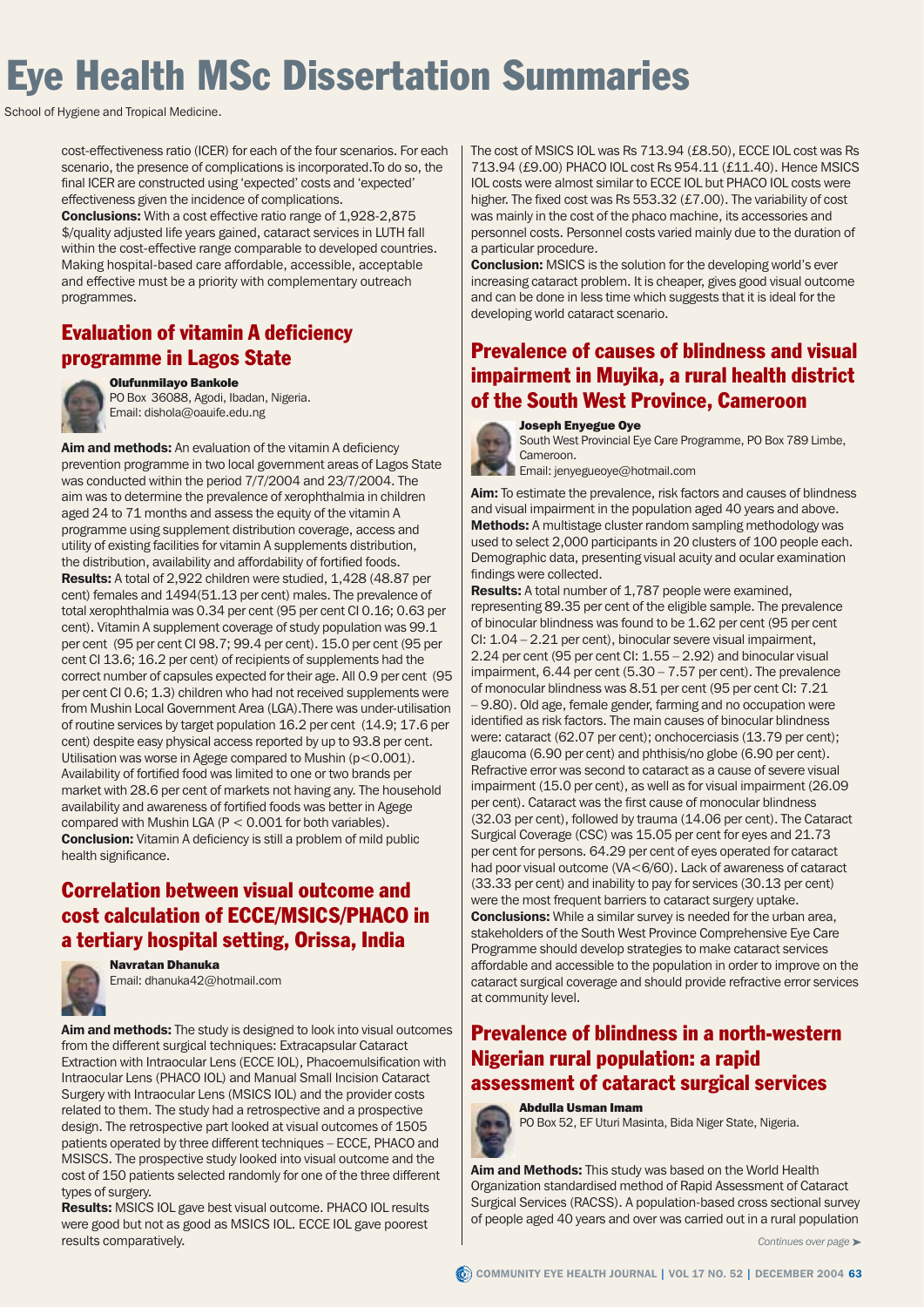

between June and July 2004, to determine the prevalence of cataract blindness and coverage of cataract surgical services. Using systematic, two-stage cluster random sampling, 35 clusters were selected out of 24 villages with selection based on the probability proportional to the size (PPS) of each village. 50 people were then examined from each cluster.

Results: 1,573 people, out of 1,703 registered, were examined. The prevalence of cataract blindness was 4.5 per cent (95 per cent CI, 3.4-5.5). The prevalence of cataract blindness was higher in females (5.7 per cent) than males (3.4 per cent). Cataract surgical coverage for people was 11.7 per cent while coverage for couching was 21.7 per cent. Cost (39 per cent) and lack of awareness of cataract or its treatment (18 per cent) were identified as the main barriers to cataract surgery uptake.

**Conclusions:** The prevalence of blindness due mainly to cataract is unacceptably high in this rural community. The reasons are directly related to poverty, ignorance and lack of good quality cataract surgical service delivery. Establishment of good quality, high-volume and low-cost cataract service is highly desirable.

#### Evaluation of visual outcome of cataract surgical services in St. Mary's Catholic Hospital, Gwagwalada, Abuja, Nigeria



Cecila Oriri Kalu Email: srnwannennaya@yahoo.com

Aim: To evaluate visual outcome of cataract surgical services, surgical complication rate, pre-existing disease and trend in cataract surgery, and to make recommendations.

Methods: A retrospective study was done to determine the visual acuity of all cataract surgeries of ages greater than 17 years from 2001-2003. A standard case of all elective cataract patients who underwent surgery was extracted from patient folders in the record department and evaluated for visual outcome of cataract surgical services.

**Results:** The visual outcome was 59.6 per cent with visual acuity better than 6/18 with best correction in a study population of 1,002 patients. The sight restoration rate was 86.12 per cent. A total of 91.9 per cent operations performed were extracapsular cataract extraction with posterior chamber intraocular lens (ECCE+PC IOL). Patients with pre existing disease accounted for 15.4 per cent and those with surgical complications were 10.4 per cent of all cases. The main causes for poor outcome were poor selection of cases and surgical complications.

**Conclusions:** Good outcome of cataract surgery is achievable in St. Mary's Hospital and can be further enhanced with good patient selection and consistent availability of biometry for pre-surgical assessment. The preferred type of surgery for all cataract cases remains ECCE + PC IOL.

#### Outcome of bilateral paediatric cataract surgery in a tertiary eye hospital in India



Rohit Chandramohan Khanna Email: rohitkhanna22@hotmail.com

Aim: To look at the outcome of bilateral paediatric cataract surgery in a tertiary eye hospital in India.

Methods: The records of all children under 16 years, who had undergone bilateral cataract extraction between Jan 2001-Dec 2003, with a minimum follow-up of three months, were reviewed. Results: 215/257 (83.7 per cent) patients were eligible. The mean age at presentation was 53 months (range: 0-168 months). Congenital cataract was present in 107 patients (58.2 per cent) and developmental cataract in 77 patients (41.8 per cent). Aetiology was established in 49 patients (22.8 per cent), with the commonest being genetic (14.9 per cent). Pre-operatively, 102 patients (47.4 per cent) had visual acuity less than 6/60 in the better eye. Post-operatively, 37 patients (17.2 per cent) were less than 6/60 of which 19 patients (8.9 per cent) were less than 3/60, in the better eye. 85 patients (39.5 per cent) had visual acuity equal to or better than 6/18. The mean age at surgery was 55.2 months (range; 1-168 months). 269/430 eyes (62.6 per cent) had IOL implanted. The mean duration of follow-up was 13.1 months (range; 3-38 months). The most common early post-operative complication was fibrinous uveites seen in 57 eyes (13.3 per cent) and the most common delayed postoperative complication was Posterior Capsular Opacification (PCO) seen in 118 eyes (27.4 per cent). The most important prognostic factor for poor outcome was congenital cataract (OR: 26.3; 95 per cent CI 4.4-158.5), especially, in those operated after one year of age. The other independent risk factor for poor prognosis was total cataract (OR: 4.8; 95 per cent CI 1.3-17).

Conclusion: Delay in treatment of congenital cataract is associated with poor prognosis. Hence a strategy for early detection and treatment is crucial.

## Vitamin A situation and ocular disorders in children's homes in Nairobi, Kenya



PO Box 19676, Nairobi, Kenya. Email: kahakikimani@yahoo.co.uk

Aim: To determine the vitamin situation and ocular disorders in children's homes in Nairobi.

Methods: A cross sectional survey was carried out among children living in seven children's homes in Nairobi. Ocular examination, anthropometric measurement and serum retinol analysis were carried out. Results: 403 children aged below 16 years were examined. There were no cases of clinical xerophthalmia. However, serum retinol level was assessed in a representative sample of 36 children, and 47.2 per cent of them had serum retinol below 0.70 micromol/L indicating a subclinical vitamin A deficiency. Serum retinol level was strongly associated with duration in the home P<0.0001 but not with the nutritional status score. Only 5.2% of the children were known to have received vitamin A supplementation. 8.7 per cent of the children had ocular disorders with allergy and suspected refractive error being the commonest. 3.0 per cent of the children were undernourished. Conclusions: Vitamin A deficiency exists in children's homes in Nairobi with VAD being significantly associated with duration in the home and age of the child. The main ocular disorders are suspected refractive error and allergy.

#### Analysis of cataract needs in two provinces of Vietnam



Taman Cibaduyut Indah CE26, Bandung, West Java 40239, Indonesia.

Aims: To analyse data from RACSS study which had been conducted in two provinces (Gialai and Haiphong) Vietnam.

Methods: Data collected in 2000-2001 from surveys had been entered to the package for RACSS. Using the EPI-Info 6.04D and RACSS DOS programmes, the data was analysed with each level of visual acuity (3/60, 6/60 and 6/18).

Results: Cataract is the major cause of bilateral blindness (82 per cent in Gialai, 69 per cent in Haiphong). The age and gender adjusted prevalence of bilateral cataract blindness (VA<3/60) in people of 50 years and older was 2.9 per cent (95 per cent CI: 2.1-3.7) in Gialai and 1.2 per cent (95 per cent CI: 0.6-1.8) in Haiphong, with Cataract